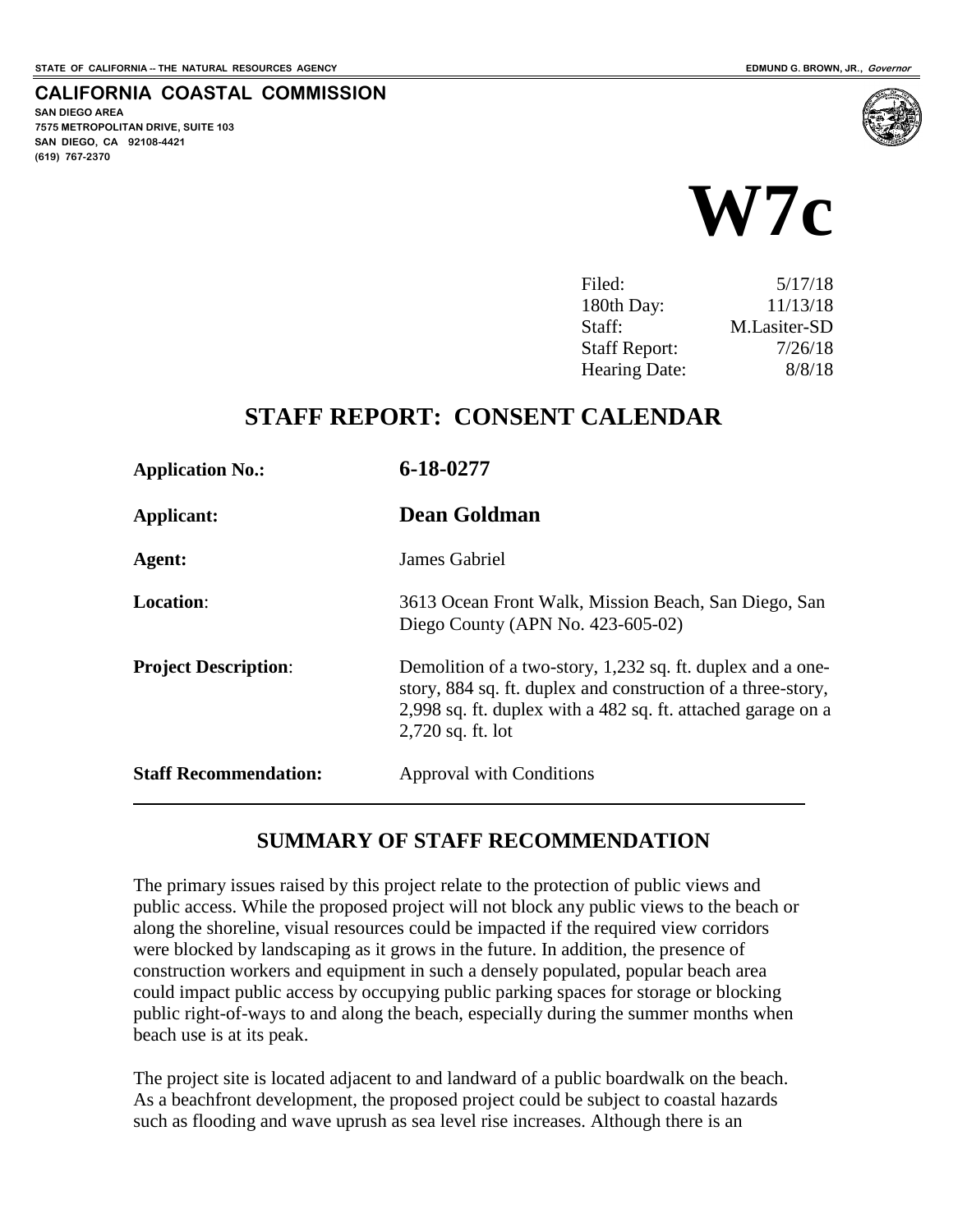existing seawall located seaward of the development that protects the public boardwalk, the subject project should not be designed to rely on the seawall. In addition, if the seawall was no longer maintained, the development is not entitled to shoreline protection.

To address these potential adverse impacts, Commission staff is recommending several special conditions. **Special Condition 1** requires submittal of final site construction and landscaping plans that identify that all gates and fences in the side yards will be 75% open to the light and that limit landscaping to a height of 3 feet with the exception of two canopy trees in the side yards consistent with the certified LCP. **Special Condition 2** prohibits development activity during the busy summer months from Memorial Day Weekend to Labor Day in order to remove the potential of development activity impeding coastal access. **Special Condition 3** requires the property owner to submit a written agreement that acknowledges and accepts the construction timing limitations. **Special Condition 4** requires the applicant to acknowledge the development is proposed in a site subject to coastal hazards and assume the risk of development. **Special Condition 5** requires the applicant to waive any right to construct a future shoreline protective device. **Special Condition 6** requires the applicant to record a deed restriction against the property that imposes the conditions of the permit for the purpose of providing notice to future property owners. Therefore, as conditioned, the project will be consistent with the Chapter 3 policies of the Coastal Act, and no impacts to coastal resources are anticipated.

Commission staff recommends **approval** of coastal development permit application 6- 18-0277 as conditioned.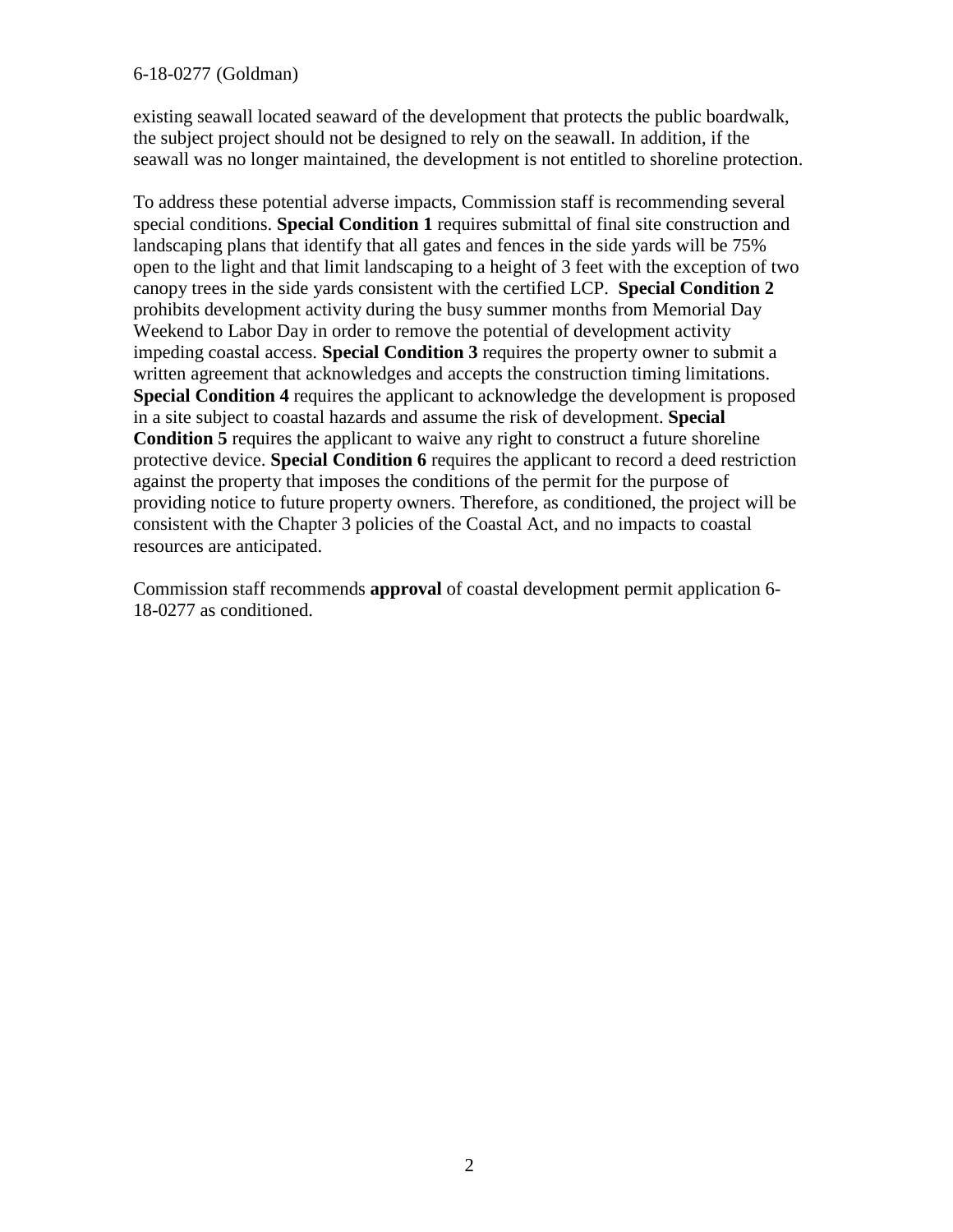# **TABLE OF CONTENTS**

| $A_{\cdot}$    |  |
|----------------|--|
| B.             |  |
| $\mathbf{C}$ . |  |
| D.             |  |
| E.             |  |
| $F_{\cdot}$    |  |

### **EXHIBITS**

Exhibit 1 - Vicinity Map Exhibit 2 – Aerial Photo<br>Exhibit 3 – Site Plan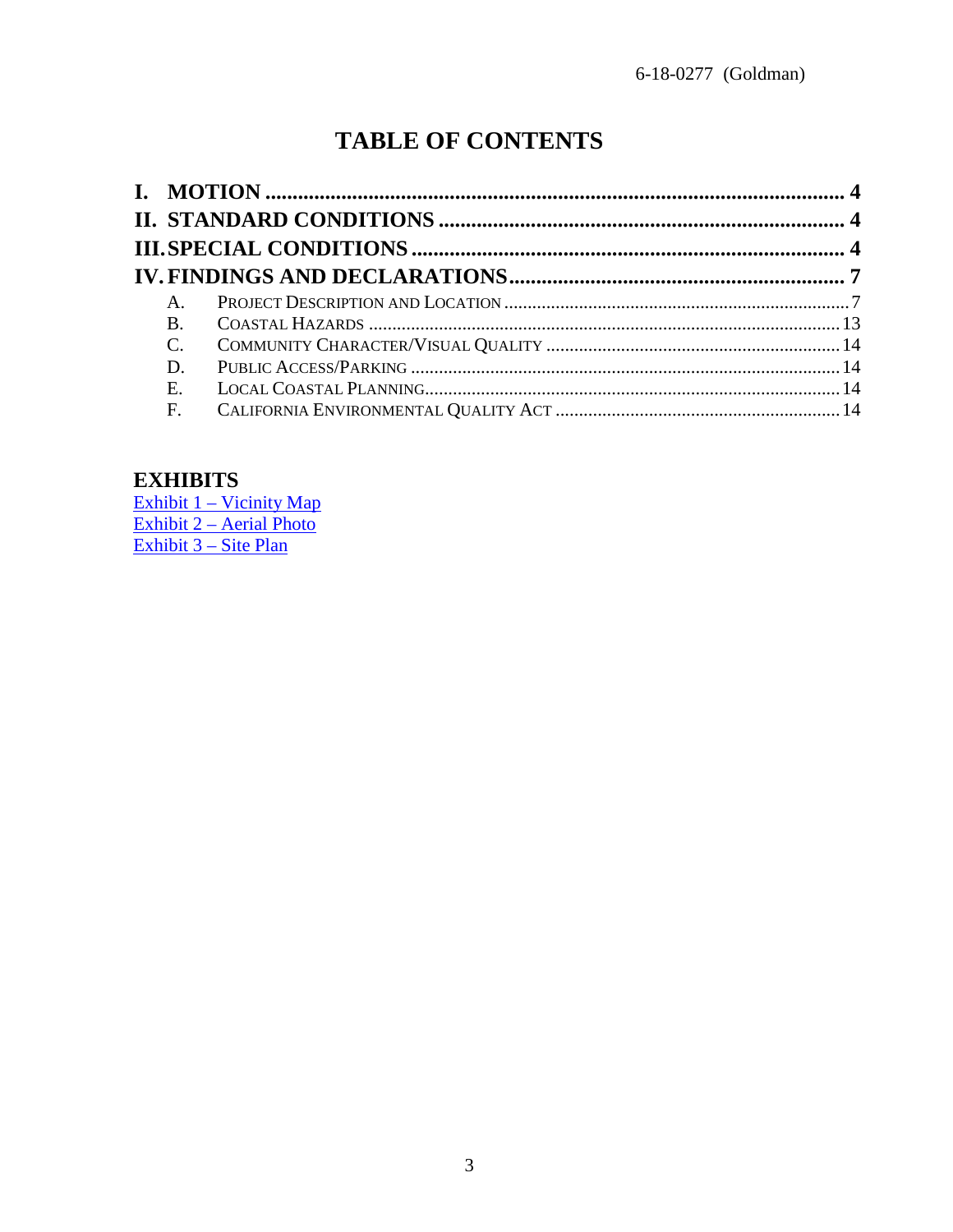## <span id="page-3-0"></span>**I. MOTION**

### **Motion:**

*I move that the Commission approve the coastal development permit applications included on the consent calendar in accordance with the staff recommendations.* 

Staff recommends a **YES** vote. Passage of this motion will result in approval of all the permits included on the consent calendar. The motion passes only by affirmative vote of a majority of the Commissioners present.

### <span id="page-3-1"></span>**II. STANDARD CONDITIONS**

This permit is granted subject to the following standard conditions:

- 1. **Notice of Receipt and Acknowledgment**. The permit is not valid and development shall not commence until a copy of the permit, signed by the permittee or authorized agent, acknowledging receipt of the permit and acceptance of the terms and conditions, is returned to the Commission office.
- 2. **Expiration.** If development has not commenced, the permit will expire two years from the date on which the Commission voted on the application. Development shall be pursued in a diligent manner and completed in a reasonable period of time. Application for extension of the permit must be made prior to the expiration date.
- 3. **Interpretation.** Any questions of intent of interpretation of any condition will be resolved by the Executive Director or the Commission.
- 4. **Assignment.** The permit may be assigned to any qualified person, provided assignee files with the Commission an affidavit accepting all terms and conditions of the permit.
- 5. **Terms and Conditions Run with the Land.** These terms and conditions shall be perpetual, and it is the intention of the Commission and the permittee to bind all future owners and possessors of the subject property to the terms and conditions.

### <span id="page-3-2"></span>**III. SPECIAL CONDITIONS**

This permit is granted subject to the following special conditions:

### 1. **Submittal of Final Plans**

### **PRIOR TO ISSUANCE OF THE COASTAL DEVELOPMENT PERMIT**, the

applicant shall submit, for the review and written approval of the Executive Director a full-size set of the following final plans: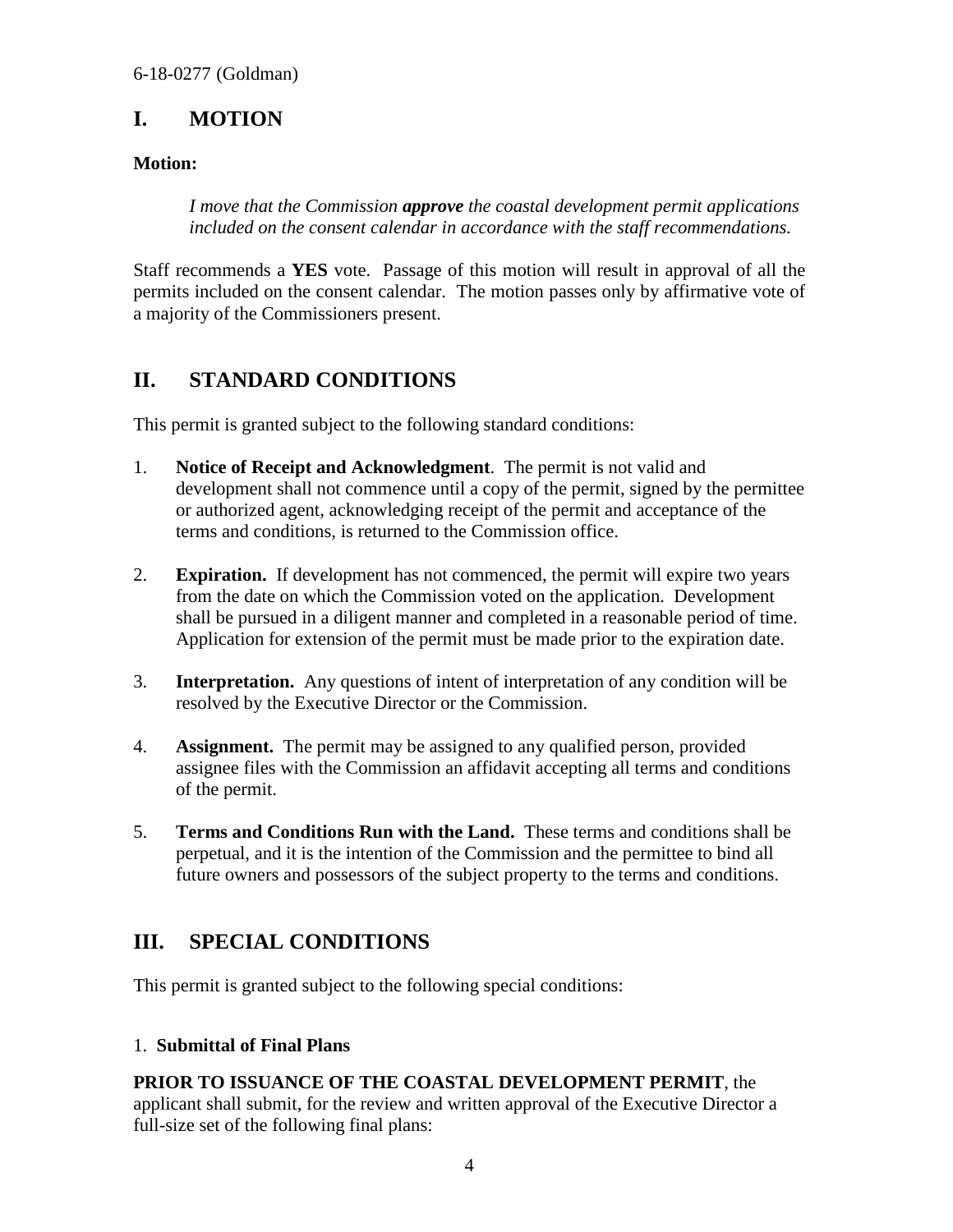- (a) Final Project Plans that substantially conform with the plans submitted to the Commission, titled "Ocean Front Walk Apartments" dated 6/12/2017 and received at the San Diego Commission Office on 4/12/2018.
- (b) Final Landscape/Yard Area Plans that substantially conform with the plans submitted to the Commission, titled "Ocean Front Walk Apartments" dated 6/12/2017 and received at the San Diego Commission Office on 6/14/2018, and shall include the following:
	- i. A view corridor, 10 feet wide, shall be preserved in the west yard area adjacent to Ocean Front Walk. All proposed landscaping in the west yard area shall be maintained at a height of three feet or lower (including raised planters) to preserve the views along Ocean Front Walk.
	- ii. All proposed landscaping in the northern and southern side yard areas shall be maintained at a height of three feet or lower (including raised planters) to preserve views toward the ocean from Strandway, with the following exception:
		- A. A maximum of two canopy trees are allowed, providing the trees reach a maximum height of 24 ft. at maturity and are maintained as such so that the branches do not hang below a height of 8 ft.
	- iii. All landscaping shall be drought tolerant, native or non-invasive plant species. All landscape materials within the identified view corridors shall be species with a growth potential not to exceed three feet at maturity. No plant species listed as problematic and/or invasive by the California Native Plant Society, the California Exotic Pest Plant Council, or identified from time to time by the State of California shall be employed or allowed to naturalize or persist on the site. No plant species listed as "noxious weed" by the State of California or the U.S. Federal Government shall be utilized within the property. If using potable water for irrigation, the project shall use water-conserving emitters (e.g. microspray) and drip irrigation. Use of weather-based irrigation controllers and reclaimed water for irrigation is encouraged.
	- iv. Any fencing and walls, including glass walls, trellis walls, and retaining walls, in the western yard setback areas along Ocean Front Walk shall not exceed a height of three feet above the existing grade or proposed grade, whichever is lower.
	- v. Any fencing and walls, including glass walls, trellis walls, and retaining walls, in the southern and northern yard setback areas shall not exceed a height of six feet above the existing grade or proposed grade, whichever is lower, and shall have at least 75% of the surface area open to light.
	- vi. A written commitment by the applicant that five years from the date of the issuance of the coastal development permit for the residential structure, the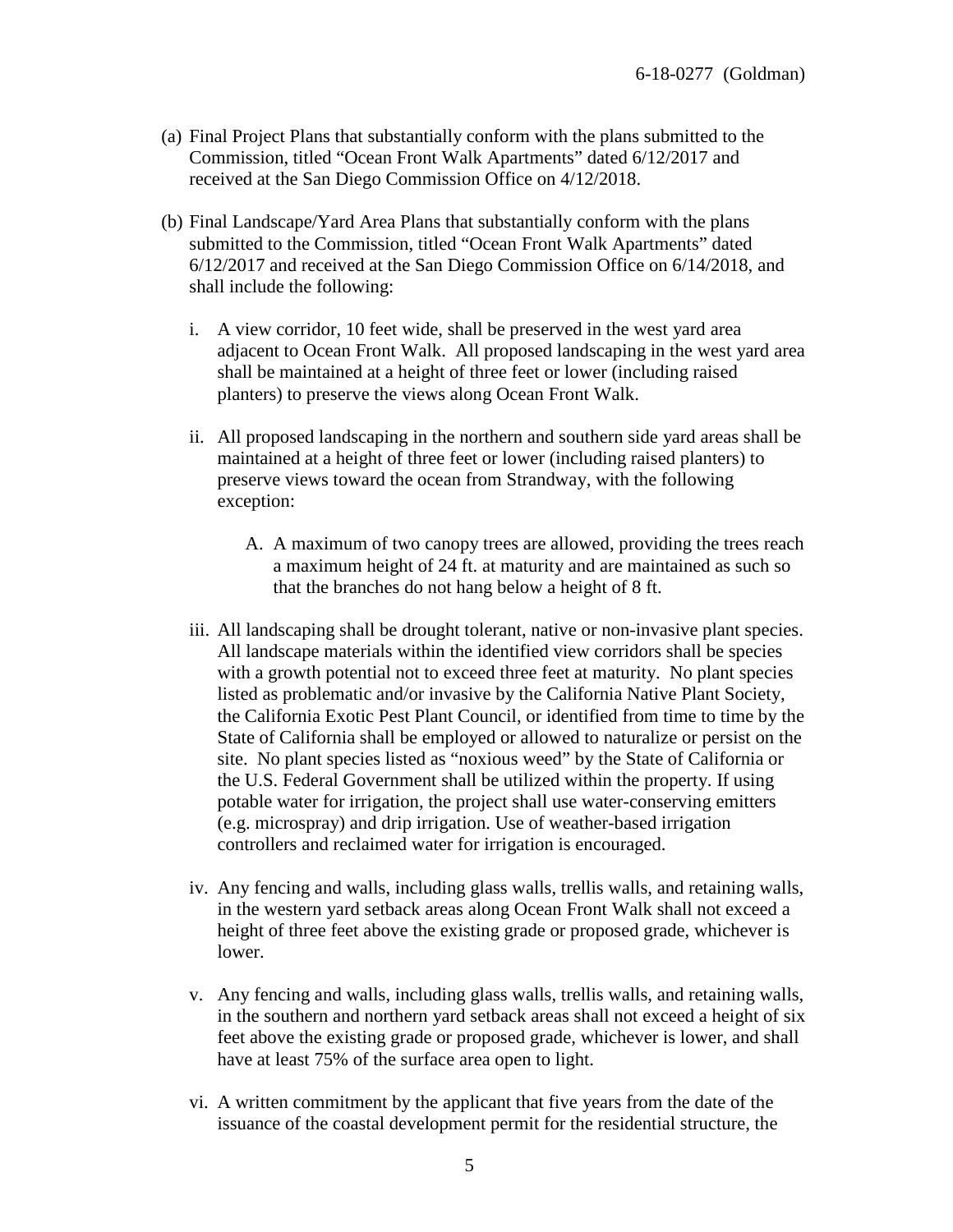applicant will submit for the review and written approval of the Executive Director a landscaping monitoring report, prepared by a licensed Landscape Architect or qualified resource specialist, that certifies whether the on-site landscaping is in conformance with the landscape plan approved pursuant to this special condition. The monitoring report shall include photographic documentation of plant species and plant coverage.

If the landscape monitoring report indicates the landscaping is not in conformance with or has failed to meet the performance standards specified in the landscaping plan approved pursuant to this permit, the Permittee, or successor in interest, shall submit a revised or supplemental landscape plan for the review and written approval of the Executive Director. The revised landscaping plan must be prepared by a licensed Landscape Architect or qualified resource specialist and shall specify measures to remediate those portions of the approved landscaping plan that have failed or are not in conformance with the original approved plan.

The permittee shall undertake development in conformance with the approved final plans unless the Commission amends this permit or the Executive Director determines that no amendment is legally required for any proposed minor deviations.

- 2. **Timing of Development.** No construction shall take place for the project from Memorial Day Weekend to Labor Day of any year. Access corridors and staging areas shall be located in a manner that has the least impact on public access via the maintenance of existing public parking areas and traffic flow on coastal access routes (e.g., no street closures or use of public parking as staging areas).
- 3. **Written Agreement. PRIOR TO ISSUANCE OF THE COASTAL DEVELOPMENT PERMIT**, the property owner shall submit a written agreement, in a form and content acceptable to the Executive Director, that acknowledges and accepts the timing of development approved pursuant to Special Condition No. 2, and provide a weekly construction schedule to confirm that no construction will occur from Memorial Day Weekend to Labor Day.
- 4. **Assumption of Risk, Waiver of Liability and Indemnity.** By acceptance of this permit, the applicant acknowledges and agrees (i) that the site may be subject to hazards from flooding, sea-level rise, erosion and wave uprush; (ii) to assume the risks to the applicant and the property that is the subject of this permit of injury and damage from such hazards in connection with this permitted development; (iii) to unconditionally waive any claim of damage or liability against the Commission, its officers, agents, and employees for injury or damage from such hazards; and (iv) to indemnify and hold harmless the Commission, its officers, agents, and employees with respect to the Commission's approval of the project against any and all liability, claims, demands, damages, costs (including costs and fees incurred in defense of such claims), expenses, and amounts paid in settlement arising from any injury or damage due to such hazards.
- 5. **Waiver of Rights to Future Shoreline Protective Device.** By acceptance of this permit, the applicant acknowledges that this project constitutes new development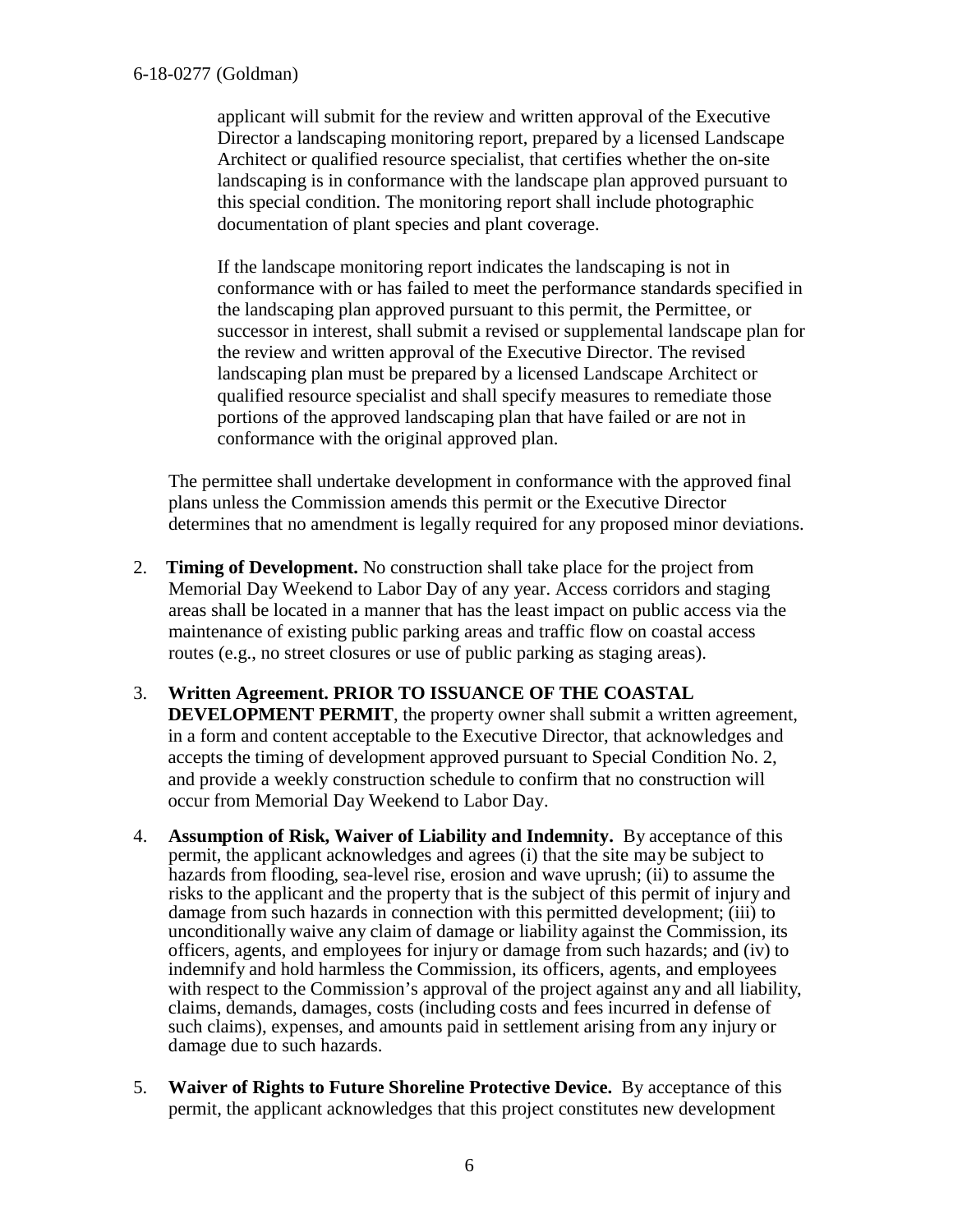under the Coastal Act, and is therefore not entitled to a shoreline protective device under Section 30235 of the Coastal Act. Thus, by acceptance of this permit, the applicant hereby waives, on behalf of itself and all successors and assigns, any rights to construct such devices that may exist under applicable law. The applicant further agrees, on behalf of itself and all successors and assigns, that the landowner(s) shall remove the development authorized by this permit, including the residence, garage, foundations, permitted landscaping encroachments, and patio if (a) any government agency has ordered that the structures are not to be occupied due to coastal hazards, or if any public agency requires the structures to be removed; (b) essential services to the site can no longer feasibly be maintained (e.g., utilities, roads); (c) the development is no longer located on private property due to the migration of the public trust boundary; (d) removal is required pursuant to LCP policies for sea-level rise adaptation planning; or (e) the development would require a shoreline protective device that is inconsistent with the coastal resource protection policies of the Coastal Act or certified LCP. In the event that portions of the development fall to the beach before they are removed, the landowner(s) shall remove all recoverable debris associated with the development from the beach and ocean and lawfully dispose of the material in an approved disposal site. Such removal shall require a coastal development permit.

#### 6. **Deed Restriction. PRIOR TO THE ISSUANCE OF THE COASTAL**

**DEVELOPMENT PERMIT**, the applicant shall submit to the Executive Director for review and written approval documentation demonstrating that the applicant has executed and recorded against the parcel(s) governed by this permit a deed restriction, in a form and content acceptable to the Executive Director: (1) indicating that, pursuant to this permit, the California Coastal Commission has authorized development on the subject property subject to the terms and conditions that restrict the use and enjoyment of that property, and (2) imposing the special conditions of this permit as covenants, conditions, and restrictions on the use and enjoyment of the property. The deed restriction shall include a legal description of the entire parcel or parcels governed by this permit. The deed restriction shall also indicate that, in the event of an extinguishment or termination of the deed restriction for any reason, the terms and conditions of this permit shall continue to restrict the use and enjoyment of the subject property so long as either this permit or the development it authorizes, or any part, modification, or amendment thereof, remains in existence or with respect to the subject property.

### <span id="page-6-0"></span>**IV. FINDINGS AND DECLARATIONS**

#### <span id="page-6-1"></span>**A. PROJECT DESCRIPTION AND LOCATION**

The proposed project is the demolition of two existing pre-Coastal Act structures, including a two-story, 1,232 sq. ft. duplex and a one-story, 884 sq. ft. duplex, and the construction of a three-story, 2,998 sq. ft. duplex with a 482 sq. ft. attached garage on a 2,720 sq. ft. beachfront lot at 3613 Ocean Front Walk in the Mission Beach community of the City of San Diego [\(Exhibit 1\)](https://documents.coastal.ca.gov/reports/2018/8/w7c/w7c-8-2018-exhibits.pdf). The project site is located on the east side of Ocean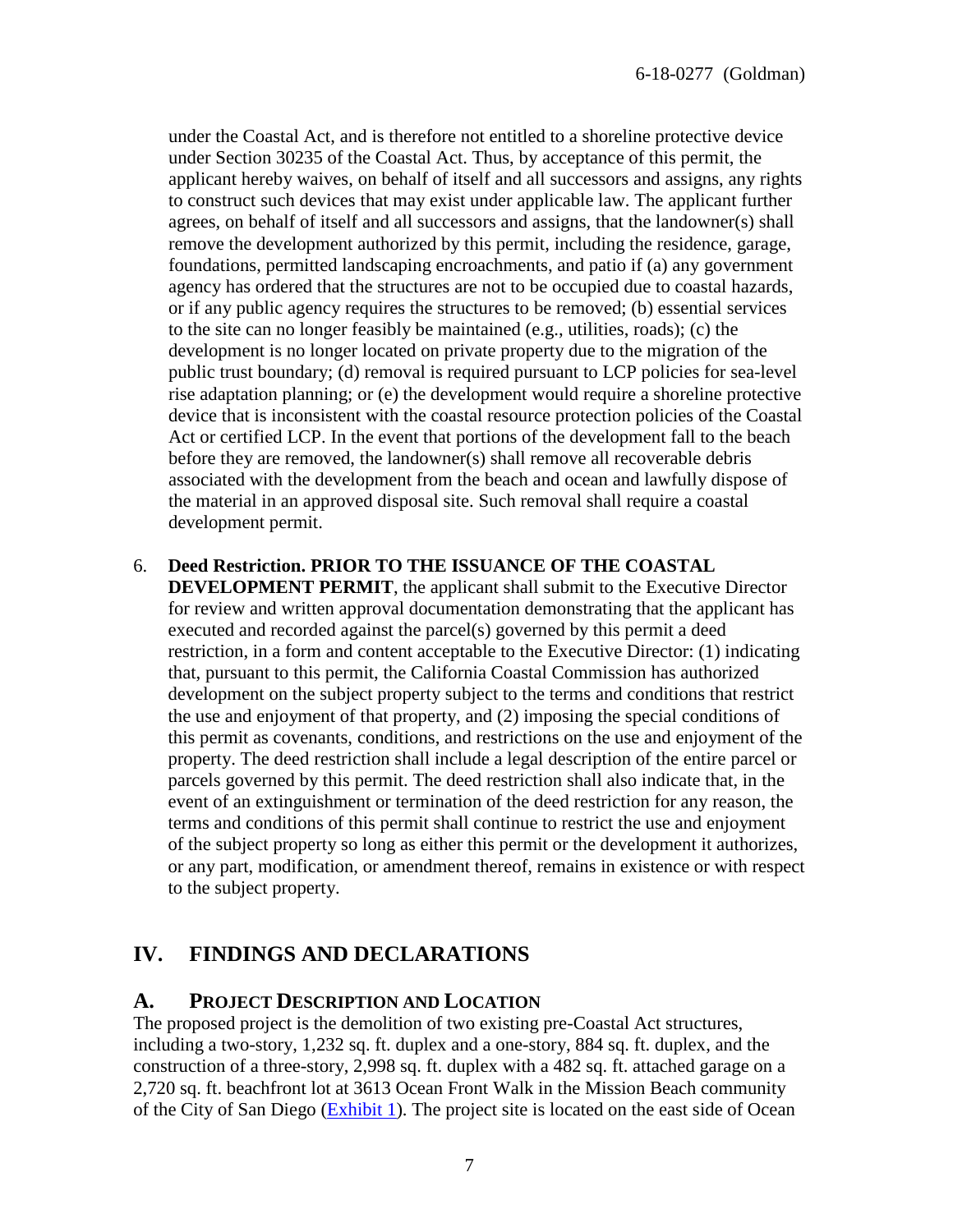Front Walk, a public boardwalk on the beach and is within an existing residential area zoned R-S [\(Exhibit 2\)](https://documents.coastal.ca.gov/reports/2018/8/w7c/w7c-8-2018-exhibits.pdf). The proposed development is similar in height, bulk, and scale to the surrounding residential development to the north and south.

The proposed project is also consistent with the development standards contained in the City's certified Local Coastal Program (LCP), including those standards related to building height and floor area ratio. Although the City of San Diego has a certified LCP for the Mission Beach community, the subject site is located in an area where the Commission retains permit jurisdiction. Therefore, Chapter 3 of the Coastal Act is the standard of review, with the City's LCP used as guidance.

In the Mission Beach neighborhood, the public right-of-way of the various courts and places, which are generally east-west running streets, as well as the yard setbacks of the adjacent properties comprise the community's public view corridors. Additionally, the public boardwalk – Ocean Front Walk – which runs north-south along the beach, serves not only as a highly popular public accessway, but also serves as a public view corridor along the shoreline. Because the project is located between the first public road and the sea, there is the potential for the project to impact views to the shoreline from Strandway, as well as views along the shoreline from Ocean Front Walk.

The Commission typically reviews projects to ensure that any new development does not encroach into the yard setback areas, which could impede public views to and along the ocean. Such encroachments could include structures and/or landscaping. The front yard setback area is directly adjacent to Ocean Front Walk and considered the public view corridor along the beach boardwalk. Originally, the proposed project included several tall plants and trees which would have impeded views along Ocean Front Walk; however, after coordinating with Commission staff, the applicant agreed to revise the project to remove landscaping taller than three feet from the Ocean Front Walk view corridor.

The subject site's side yards are not located adjacent to a court or place; however, partial views of the ocean are available from Strandway, located directly east of the project site, through the side yards.The applicant also proposed two trees and several fences and gates in the side yard setback areas that could obstruct potential views to the ocean from Strandway. However, the two trees would be canopy trees, with a mature height of 24 ft. and the applicant has agreed to maintain the tree branches so that they do not hang below a height of 8 ft. in order to preserve views toward the ocean. In addition, at least 75% of the surface areas of the proposed fences and gates would be open to light to allow public views. Both the trees and open fencing are permitted under the certified LCP. The existing pre-Coastal Act development does not allow for any views toward the ocean due to a large solid fence in the northern side yard and no southern side yard setback. Thus, the proposed project will open up views in the side yards where none currently exist. To ensure that public views west towards the ocean and along Ocean Front Walk are protected, **Special Condition 1** requires the applicant to submit final plans indicating that no structures or landscaping will be located in the Ocean Front Walk view corridor or the side yards with the exception of open fencing and two trees in the side yard setbacks.

The subject site contains existing landscaping in the public right-of-way between the property line and Ocean Front Walk. Typically, in the Mission Beach community, the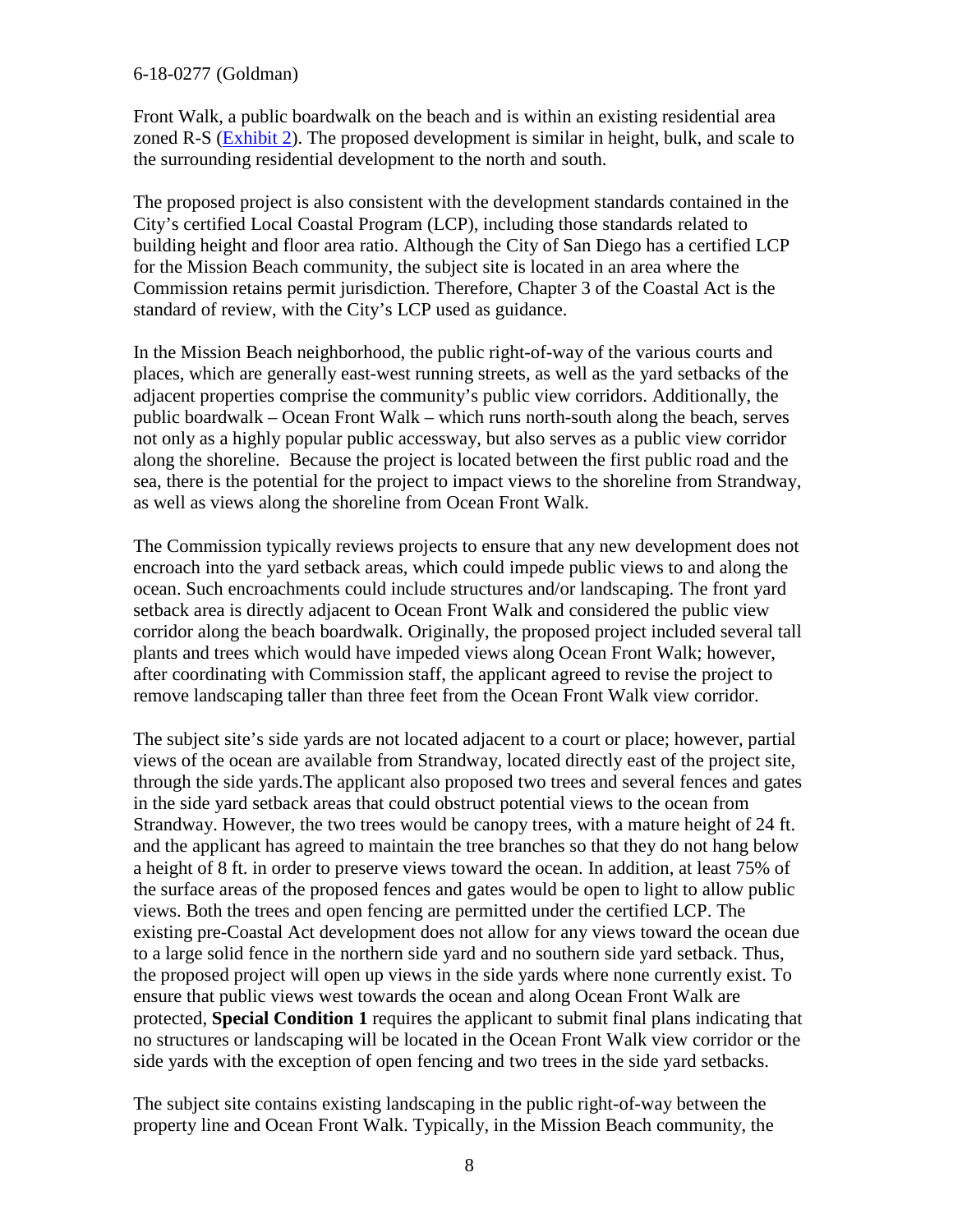Commission has required the removal of any landscaping or structures that encroach into the public right-of-way to increase public access and avoid the appearance of private property; however, the landscaping at this particular site was previously authorized by the Commission in 2001 with the expansion of Ocean Front Walk, which included a 3 ft. wide landscape buffer from Santa Barbara Place north to Pacific Beach Drive (CDP No. 6-01-29).

Because many of the lots in Mission Beach, including the subject site, are constrained and have limited access and space to accommodate construction activities and staging, demolition and construction activity could impede public access by occupying public parking spaces or blocking public right-of-ways with materials or debris. Therefore, **Special Conditions 2** prohibits any development during the peak summer months when public access could be impacted and **Special Condition 3** requires the property owner to submit a written agreement indicating that he acknowledges and accepts the construction timing limitations and will submit a weekly construction schedule to confirm that work will not occur during summer. **Special Condition 6** requires recordation of the permit conditions against the property to ensure future property owners are aware of the above mentioned protections and conditions.

The proposed project would include the demolition of four existing units that were constructed prior to the effective date of the Coastal Act and replacement with only two units, resulting in the removal of two units from the City of San Diego's housing stock. The City evaluated the project's compliance with the requirements of the Mello Act and found that it was exempt under Government Code Section 65590(b)(1) because it involves the demolition of more than one residential structure with fewer than 10 dwelling units. In addition, the proposed project site is zoned R-S; the City's density regulations, which are included in the certified LCP, allow a maximum of one dwelling unit per 1,200 sq. ft. of lot area in R-S zones. Because the subject lot is 2,998 sq. ft., a maximum of two dwelling units are allowed under the City's existing density regulations. Thus, the proposed project would bring the site into conformance with the City's certified LCP.

Since the existing structures were built in 1927, they are subject to the City of San Diego's review for historical significance. Section 143.0212 of the City's Land Development Code provides that the City shall determine the need for a site-specific survey for the purposes of obtaining a construction permit or development permit for development for any parcel containing a structure that is 45 or more years old. In this particular case, the structures are approximately 91 years old, but the City's Development Services did not find the structures to be eligible for historical designation and there is no evidence that the structures have historic value.

The project site is located on an oceanfront lot, and is therefore vulnerable to erosion, flooding, wave runup, and storm hazards. These hazard risks are exacerbated by sealevel rise that is expected to occur over the coming decades. In this geographic area, the main concerns raised by beach fronting developments are impacts to public access and recreation, and whether hazardous conditions might eventually lead to a request to build a shoreline protective device to protect the proposed development.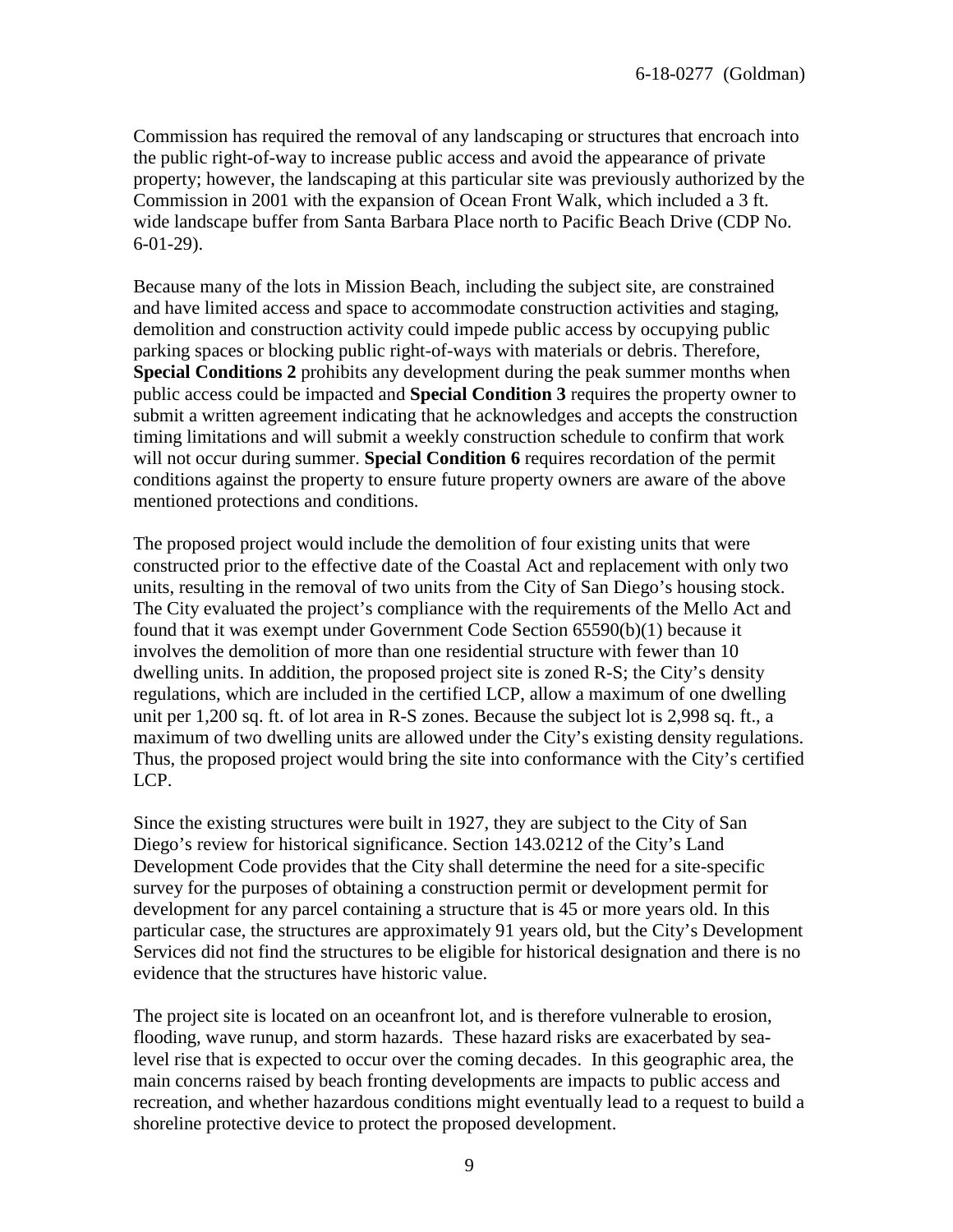The Coastal Act discourages shoreline protection devices because they generally cause adverse impacts to coastal resources and can constrain the ability of the shoreline to respond to dynamic coastal processes. As a sandy beach erodes, the shoreline will generally migrate landward toward the structure, resulting in a reduction and/or loss of public beach area with no increase of the landward extent of the beach. A beach that rests either temporarily or permanently at a steeper angle than under natural conditions will have less horizontal distance between the mean low water and mean high water lines, which narrows the beach area available for public access. Shoreline protective devices also result in a progressive loss of sand because shore material is not available to nourish the nearshore sand bar. The lack of an effective sand bar can allow such high wave energy on the shoreline that materials may be lost offshore, where it is no longer available to nourish the beach. This also affects public access through a loss of beach area. Shoreline protection devices such as revetments, seawalls, and bulkheads cumulatively affect shoreline sand supply and public access by causing accelerated and increased erosion on adjacent public beaches. Such a protective structure is often placed on public land rather than on the private property it is intended to protect, resulting in a physical loss of beach area formerly available to the general public. In general, shoreline protection devices are not attractive, can detract from a natural beach experience, and adversely impact public views. Shoreline protective devices, by their very nature, tend to conflict with various Chapter 3 policies because shoreline structures can have a variety of adverse impacts on coastal resources, including adverse effects on sand supply, public access, coastal views, natural landforms, and overall shoreline beach dynamics on and off site, ultimately resulting in the loss of beach.

Because shoreline protection devices, such as seawalls, revetments, and groins, can create adverse impacts on coastal processes, Coastal Act Section 30253 specifically prohibits development that could "…create [or] contribute significantly to erosion, geologic instability, or destruction of the site or surrounding area or in any way require the construction of protective devices that would substantially alter natural landforms along bluffs and cliffs." However, Section 30235 of the Coastal Act recognizes that *existing*  development may be protected by shoreline protective devices subject to certain conditions. This limitation is particularly important when considering new development, such as in this case, because if it is known that a new development may need shoreline protection in the future, it would be unlikely that such development could be found to be consistent with Section 30253 of the Coastal Act. Therefore, the Commission's action on this project must consider the effects of wave uprush, flooding, and storm events (with sea-level rise considerations) on public access and recreation.

#### **Sea Level Rise**

Sea level has been rising for many years. Several different approaches have been used to analyze the global tide gauge records in order to assess the spatial and temporal variations, and these efforts have yielded sea level rise rates ranging from about 1.2 to 1.7 mm/year (about  $0.5$ -0.7 inches/decade) for the  $20<sup>th</sup>$  century. However, since 1990 the rate has more than doubled, and the rate of sea level rise continues to accelerate. Since the advent of satellite altimetry in 1993, measurements of absolute sea level from space indicate an average global rate of sea level rise of 3.4 mm/year or 1.3 inches/decade – more than twice the average rate over the  $20<sup>th</sup>$  century and greater than any time over the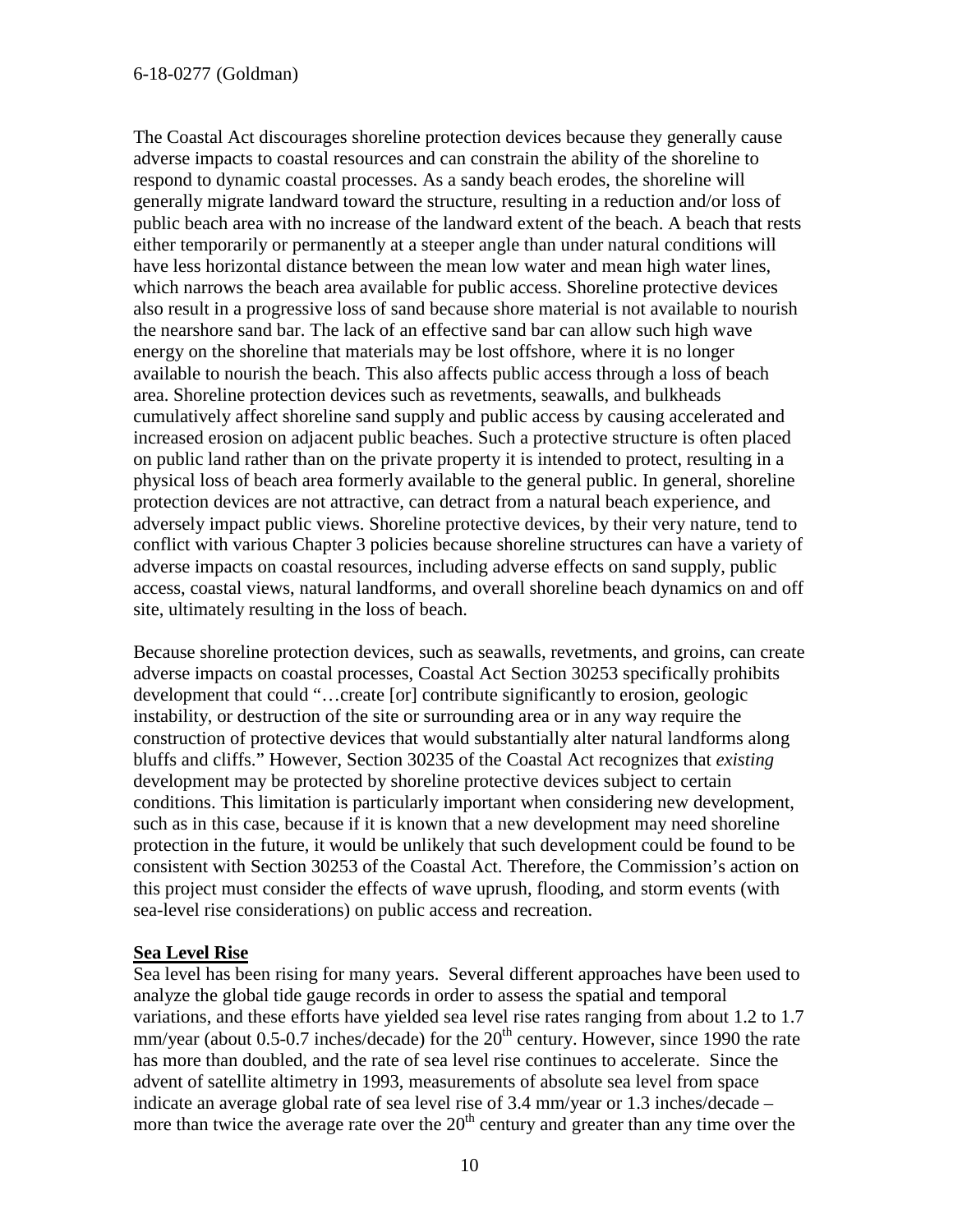past one thousand years.<sup>[1](#page-10-0)</sup> Recent observations of sea level along parts of the California coast have shown some anomalous trends; however, there is unequivocal evidence that the climate is warming, and such warming is expected to cause sea levels to rise at an accelerating rate throughout this century.

The State of California has undertaken significant research to understand how much sea level rise to expect over this century and to anticipate the likely impacts of such sea level rise. In 2013, the Ocean Protection Council (OPC) adopted the National Research Council (NRC) report, "Sea-Level Rise for the Coasts of California, Oregon, and Washington: Past Present and Future", as best available science for the State of California, and recommended in its 2013 State Sea-Level Rise Guidance that state agencies and others use these projections in their planning processes (the Coastal Commission also adopted the NRC report as best available science in its 2015 Sea Level Rise Policy Guidance). Two subsequent OPC reports have updated the best available science, including the *Rising Seas in California: An Update on Sea-Level Rise Science*, released in April 2017 by a working group of OPC's Science Advisory team, and the *State of California Sea Level-Rise Guidance: 2018 Update*. The OPC's most recent projections in its statewide sea-level rise guidance is that in this area sea levels may rise between 1.6 and 5.7 feet by the year 2090, though there is a risk of much more significant sea level rise depending on various uncertainties, including the dynamics of ice sheet loss. The projection is given in a range largely because researchers cannot know exactly how much greenhouse gases we will continue to emit over the coming decades – largescale curtailment of greenhouse gas emissions would keep sea level rise towards the lower end of the projections, while business as usual emissions scenarios would result in the higher end of the projections. Because the world has continued along the "business as usual" scenario (and data suggests temperatures and sea level rise are tracking along the higher projections), OPC and the Natural Resources Agency have continued to recommend that we avoid relying on the lower projections in planning and decisionmaking processes.

As our understanding of sea level rise continues to evolve, it is possible that sea level rise projections will continue to change as well (as evidenced by the recent updates to best available science). While uncertainty will remain with regard to exactly how much sea levels will rise and when, the direction of sea level change is clear and it is critical to continue to assess sea level rise vulnerabilities when planning for future development. Importantly, maintaining a precautionary approach that considers high or even extreme sea level rise rates and includes planning for future adaptation will help ensure that decisions are made that will result in a resilient coastal California.

On the California coast, the effect of a rise in sea level will be the landward migration of the intersection of the ocean with the shore, which will result in increased flooding, erosion, and storm impacts to coastal areas. On a relatively flat beach, with a slope of 40:1, a simple geometric model of the coast indicated that every centimeter of sea-level

 $\overline{a}$ 

<span id="page-10-0"></span><sup>&</sup>lt;sup>1</sup> California Ocean Protection Council Science Advisory Team, Rising Seas in California: An Update on Sea-level Rise Science, available at http://www.opc.ca.gov/webmaster/ftp/pdf/docs/rising-seas-incalifornia-an-update-on-sea-level-rise-science.pdf.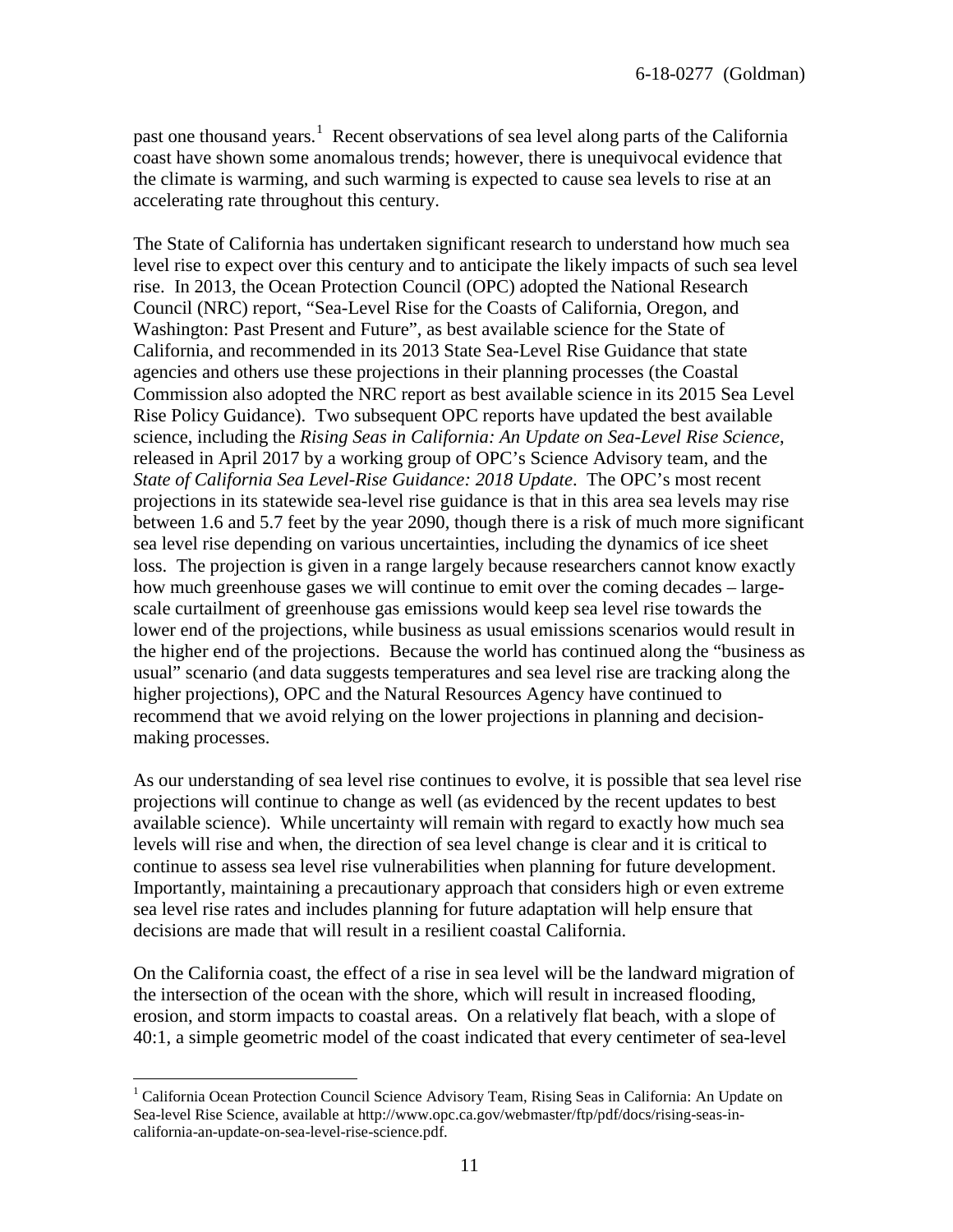rise will result in a 40 cm landward movement of the ocean/beach interface. For fixed structures on the shoreline, such as a seawall, an increase in sea level will increase the inundation of the structure. More of the structure will be inundated or underwater than is inundated now and the portions of the structure that are now underwater part of the time will be underwater more frequently. Accompanying this rise in sea level will be an increase in wave heights and wave energy. Along much of the California coast, the bottom depth controls the nearshore wave heights, with bigger waves occurring in deeper water. Since wave energy increases with the square of the wave height, a small increase in wave height can cause a significant increase in wave energy and wave damage. Combined with the physical increase in water elevation, a small rise in sea level can expose previously protected back shore development to increased wave action, and those areas that are already exposed to wave action will be exposed more frequently, with higher wave forces. Structures that are adequate for current storm conditions may not provide as much protection in the future.

The proposed project is located directly adjacent to and east of Ocean Front Walk, an approximately 2.3-mile public beach boardwalk constructed prior to the effective date of the Coastal Act. The boardwalk consists of a 20-ft. wide sidewalk bordered on the seaward side by a concrete parapet above a sheetpile seawall that extends approximately 20 feet down into the sand. During the summer, sand typically covers most of the seaward side of the seawall; in the winter, more of the seawall is exposed, and during extreme storm events, waves have overtopped the parapet. The boardwalk effectively serves as a low seawall along the entire shoreline in Mission Beach, set back from the shoreline and fronted by the beach. If beach erosion were to continue unabated as a result of accelerated sea level rise, it would eventually lead to a situation where the water's edge would be at the base of the seawall that protects the boardwalk. Without the beach buffer, the waves – particularly storm waves – would eventually undercut the seawall and damage the boardwalk. While the seawall does reduce the risk to the structures inland of the boardwalk from flooding from overtopping waves, the seawall should not be relied upon to protect new private development, including the proposed project.

The Commission has authorized repair and maintenance to the boardwalk and associated seawall in the past (CDP Nos. 6-98-102, 6-00-130, 6-03-090-W, 6-05-0125-W, 6-13- 1359); however, those repairs were authorized to maintain and protect existing public improvements, including the boardwalk itself, as well as public amenities located landward of the boardwalk (i.e., Belmont Park, public parking, and a grassy park).. While future repair and maintenance of the boardwalk and seawallcould be considered and authorized by the Commission, any such repairs would likely be authorized only for the benefit of the existing public amenities , and would not be considered for the protection of private residential development landward of the boardwalk, including the proposed project.

Because there is a wide sandy beach (approximately 200 ft. wide) and a public boardwalk (approximately 20 ft. wide) protected by a seawall between the subject property and the Pacific Ocean, wave runup and overtopping are not expected to significantly impact this site over the life of the proposed improvements; however, as a beachfront property, the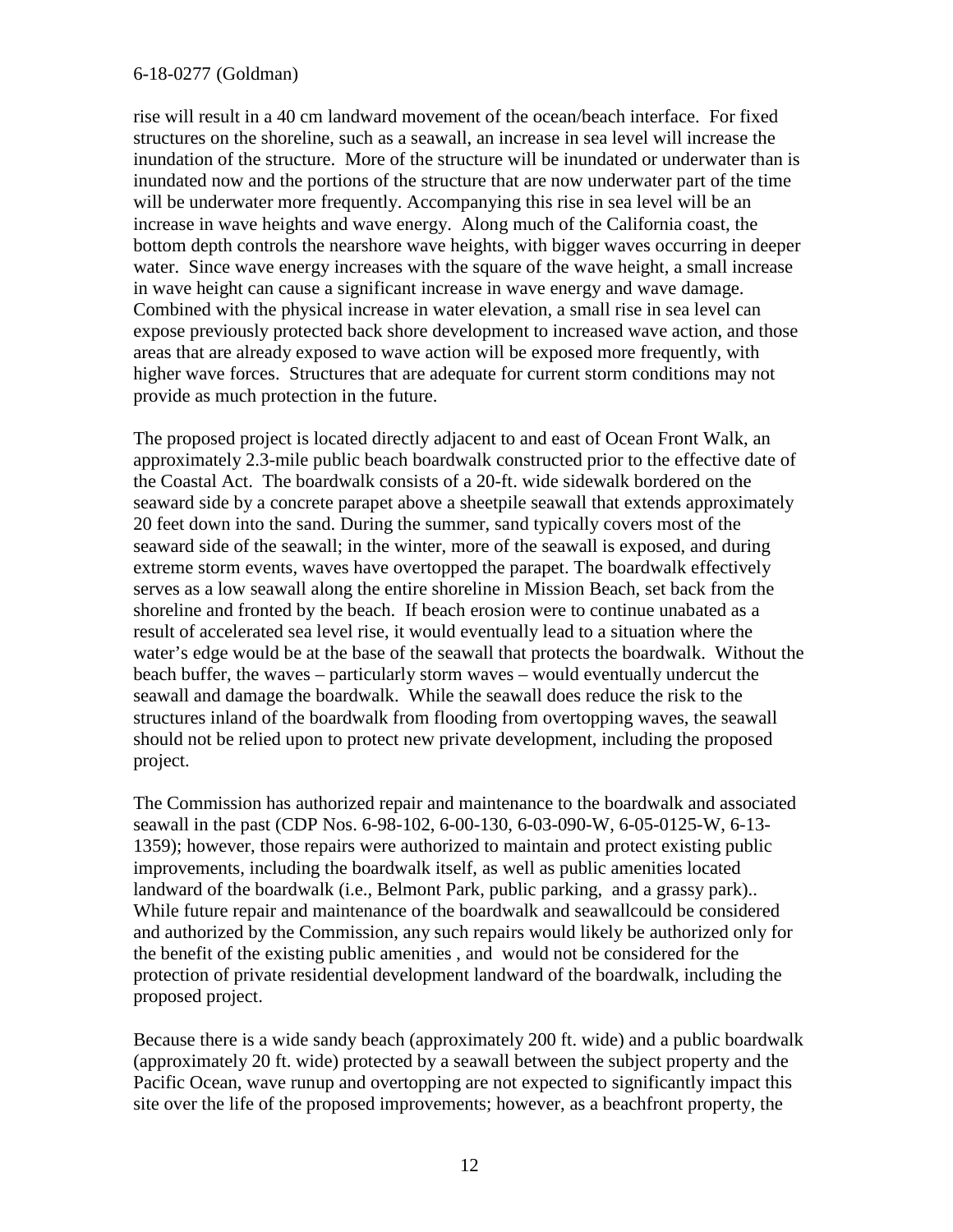proposed development may be threatened by sea-level rise at some point in the future and require a shoreline protective device.

In any case, new development is not entitled by right to shoreline protection under the Coastal Act, and the Commission would not likely approve this project if it required a shoreline protection device now or at some point in the future. Although a public seawall exists today that provides some protection of the site, the seawall is not guaranteed to be maintained into the future. The applicant must therefore acknowledge that the project, as new development, is not entitled to shoreline protection and it must waive any possible right to construct a shoreline protective device for the property in the future, as outlined in **Special Condition 5.** Further, the landowner must remove the development if (a) any government agency has ordered that the structures are not to be occupied due to coastal hazards, or if any public agency requires the structures to be removed; (b) essential services to the site can no longer feasibly be maintained (e.g., utilities, roads); (c) the development is no longer located on private property due to the migration of the public trust boundary; (d) removal is required pursuant to LCP policies for sea level rise adaptation planning; or (e) the development would require a shoreline protective device that is inconsistent with the coastal resource protection policies of the Coastal Act or certified LCP.

The applicant has acknowledged that periodic storm and flood events occur throughout the Mission Beach community and has incorporated the following design features to avoid and minimize potential adverse impacts from coastal hazards: a mat foundation to accommodate liquefaction and differential movement related to high water levels; locating all finishing materials, partitions, walls, cabinets, and other fixtures on top of six inch high raised concrete curbs to separate materials subject to water damage from potential water intrusion on the ground floor; using hard surface floor finish materials appropriate for water exposure (i.e., concrete or tile); designing ground floor elevations to allow possible water intrusion during storm events to flow through the residence and garage and out to the alley at the lower elevation; recognizing that the elevation change between the garage and the residence at the ground floor will help prevent the possible back up of water in the alley from reaching the residential spaces; and designing exterior patios and planters to allow excess storm water to flow through the site from the upper boardwalk elevation to the lower alley elevation. **Special Condition 4** requires the applicant to acknowledge the risk of building in a hazardous location and ensures that the risks of property damage or loss arising from sea level rise or other changed circumstances are borne by the applicant enjoying the benefits of its private new development, and not the public.

### <span id="page-12-0"></span>**B. COASTAL HAZARDS**

Coastal Act Sections 30235 and 30253 acknowledge that seawalls, revetments, and other such "hard" structures designed to forestall erosion also alter natural landforms and natural shoreline processes. Accordingly, with the exception of coastal dependent uses, Section 30235 limits the construction of shoreline protective works to those required to protect existing permitted structures or public beaches in danger from erosion. Section 30253 requires that new development be sited, designed, and built in a manner to not